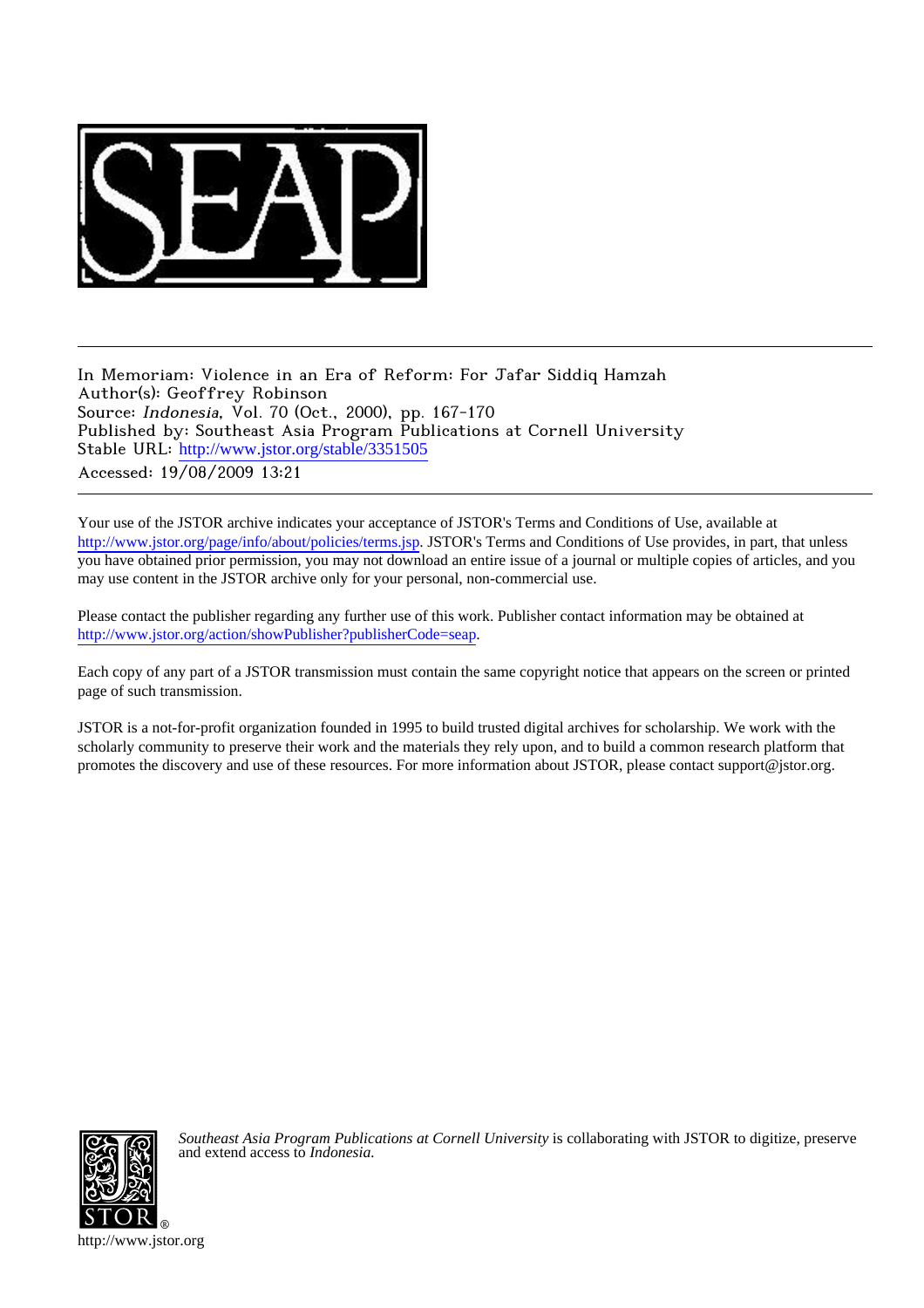## **Violence in an Era of Reform1 for Jafar Siddiq Hamzah**

Jafar Siddiq Hamzah was a human rights activist and the founder of the International **Forum for Aceh. A student at the New School for Social Research, Jafar had returned to Sumatra to gather evidence of the violence in Aceh. He disappeared in Medan on August 5, 2000. On September 3 his body and four others were found with their hands bound behind their backs by barbed wire, according to the newspaper Serambi. The following remarks were delivered at a commemoration held at the New School on October 23, 2000. - Editors** 

**I I** 

**One of the most tragic features of Jafar Siddiq's death was that he had made it courageously through a decade of New Order barbarism only to be struck down in the so-called "era of reform" that attended Suharto's demise. That terrible fact gives rise to two obvious but pressing questions. Why has the violence in Aceh continuedperhaps worsened-since the end of the old regime? And what does the answer to that question suggest about possible solutions?** 

**The simplest answer to the first question is that the continuing trouble in Aceh stems directly from the collapse of central state authority. There is a certain truth in this depiction because something like the disintegration of central authority did begin about the time of Suharto's demise in May 1998. That change arguably encouraged Free Aceh activists and leaders to return from abroad and to step up their military activities as well as, it must be said, their acts of terror.** 

**If we looked no further, then, we might logically conclude that the solution to the conflict in Aceh today lies in restoring central government authority or, more bluntly, in getting tough with the rebels. That is the logic that underpins the mounting pressurenot only from the military but also from the Governor of Aceh and from three major political parties, PPP, PDI-P, and Golkar-for the implementation of martial law, or at least a state of civil emergency. More to the point, that get-tough approach is effectively being played out on the ground now, despite President Wahid's stated preference for a negotiated political solution, and in spite of the Hurnanitarian Pause, the truce between the government and the rebels signed in May 2000 and still in effect.** 

**One problem with the logic of buttressing central state power, and of getting tough with the rebels, is that this is precisely the approach that created the problem in the first place.2 The conflict persists and grows worse today, I think, not because of a collapse of state power, not because of an age-old tradition of resistance to outside** 

**<sup>1</sup> These remarks were prepared for a symposium on Aceh, entitled "Aceh: National Identity and Democracy in Indonesia. A symposium at the Graduate Faculty, New School University," held in New York City, October 23, 2000. The symposium was organized to commemorate Jafar Siddiq Hamzah.** 

**<sup>2</sup> Or so I have tried to argue elsewhere. See "Rawan is as Rawan Does: The Origins of Disorder in New Order Aceh," Indonesia 66 (October 1998): 127-156.**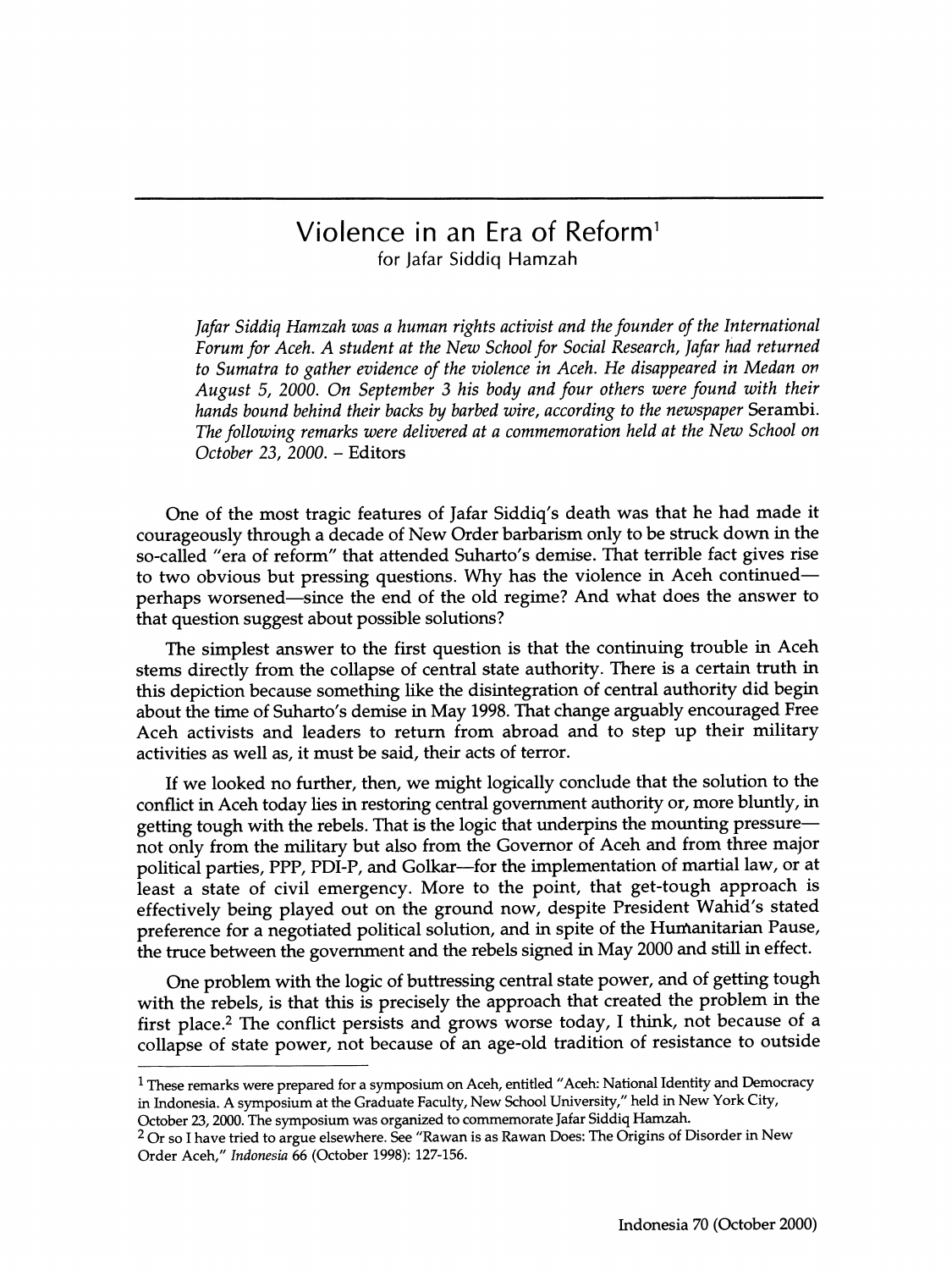**168 Geoffrey Robinson** 

**authority, and certainly not because of "primordial" ethnic or religious differences between Acehnese and other Indonesians. Rather, it continues because the fundamental**  roots of the conflict—most of which are relatively recent—have yet to be squarely **addressed, either by Indonesian military and police actions undertaken since 1998 or by any of President Wahid's political initiatives.** 

**The first of these core problems is the festering economic exploitation and unfairness that have galled the Acehnese for more than two decades. The best known dimension of this problem is the legally sanctioned skimming of Aceh's great natural wealth by transnational corporations and by the central government. In addition to this arrangement, which has left far too many Acehnese in poverty, there is another problem which is perhaps even more serious.** 

**This is the system of illegal skimming of Aceh's wealth by a local mafia made up of Indonesian military and police officers and an assortment of criminals, businessmen, and civil servants. This illegal skimming, of which there is growing anecdotal evidence, takes the form of protection rackets, gambling rings, drug-smuggling, gun-running, and a variety of other unlawful activities. Poorly paid, and increasingly demoralized in the wake of massive public criticism since 1998, military and police officials have been prime candidates for involvement in such activities, and are perfectly situated to carry them out.** 

**Another core problem, likewise unresolved, has been the appalling behavior of the Indonesian security forces in Aceh over the past decade or so. The deliberate use of terror by the security forces there during the period of military operations (1990-1998), and the systematic human rights violations that resulted in at least two thousand civilians dead, and many others tortured, raped, and disappeared, served only to increase the depth of resentment toward the armed forces. Worse still, the reforms**  enacted since Suharto's resignation—including increased civilian control of the TNI **(Indonesian National Military) and promises of a "new paradigm" by its leadershave not affected the basic modus operandi of the armed forces in the field, or its deeply embedded culture of violence. As long as that underlying pattern of behavior is not altered and that institutional culture is not disrupted, there can be little hope that the violence in Aceh will stop.** 

**A third and growing source of anger in the period of the military operation was the**  problem of impunity—that is, the systematic failure by the authorities to investigate or **to punish the perpetrators of serious human rights abuses. Like other core grievances, the problem of impunity helped to sow a deep sense of mistrust toward the authorities in Jakarta. It also fostered a powerful thirst for revenge and a sense that armed opposition-and even the application of summary, retributive justice against**  "traitors" by Free Aceh fighters—might after all be justified. The sense of mistrust and **the desire for revenge have deepened still further in the era of reform because the promises of justice that came down like waters after May 1998 have simply not been fulfilled.** 

**As I have said, the conflict in Aceh persists because the initiatives taken to date, by the government, by the Free Aceh Movement, and by the international community, simply do not address these core issues squarely. That is most abundantly true of the military approach that simply reinforces the very problems that lie at the heart of the**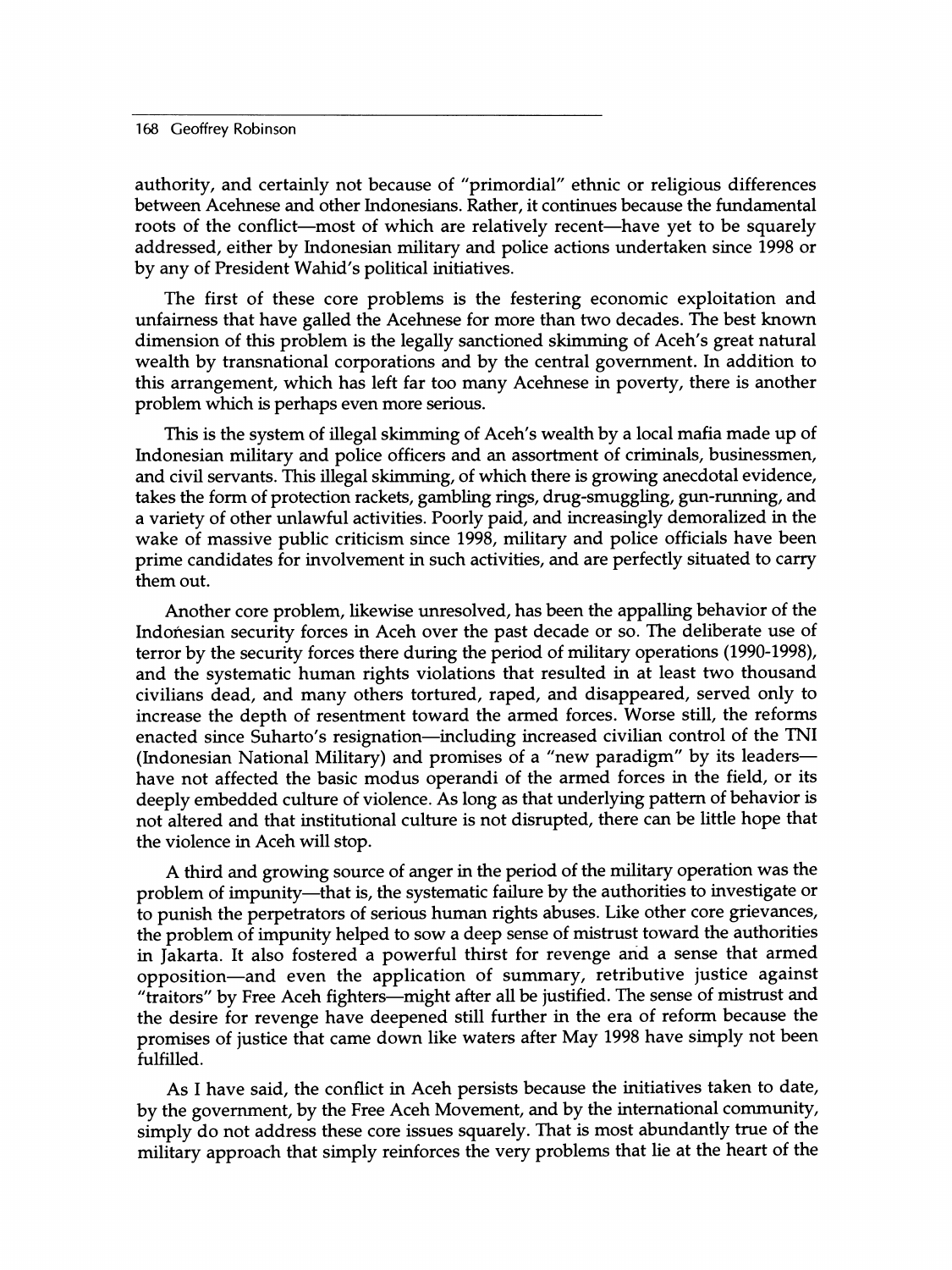**violence, and therefore cannot be expected to bring an end to the conflict. Regrettably, it is also largely true of the more peaceful, political initiatives that have been undertaken in good faith by the government of President Wahid, with strong support from the United States, as an alternative to the military approach.** 

**The most promising initiative to date, and the one most openly supported by the US government, has been the Joint Understanding on a Humanitarian Pause for Aceh, the truce signed by the Government of Indonesia and the Free Aceh Movement in May**  2000, and later extended to run until January 2001. The basic aims of the agreement**to provide space for the provision of humanitarian assistance and to lay the basis for a negotiated political settlement-are laudable ones. And yet, several months into its implementation, it is terribly clear that the agreement has done little if anything to slow the violence. It was, after all, during this period that Jafar Siddiq Hamzah was kidnapped, probably tortured, and then killed by his captors; and as a victim of the mounting violence he was hardly alone.** 

**I think that the fundamental weakness of the Humanitarian Pause agreementapart from its obvious ineffectiveness in stopping the violence in the short-term-is that it fails to address the core issues that lie at the heart of the conflict. Indeed, one might even argue that it aggravates the problem by diverting attention away from those issues and from the underlying demand for justice that informs them. An aversion to addressing the central issues, and the question of justice, has similarly plagued most of the government's other initiatives.** 

**To its credit, the Wahid government has recognized the need to grant a greater degree of administrative and fiscal autonomy to provincial authorities, in Aceh and elsewhere. If current plans for decentralization, and for more equal sharing of tax revenues, are properly carried out, one of Aceh's economic complaints will have been addressed in some measure. Indeed, it is hard to imagine that there will be much improvement in the situation in Aceh without such reforms. But even if those are successful-and in view of the stiff opposition to decentralization plans, that is a big**  if—the second and more intractable problem, illegal skimming and racketeering, will **remain untouched. To date, little if anything has been done to remedy that problem, no doubt because it is so deeply rooted in the structures of military and economic power both in Aceh and in Jakarta.** 

**In an apparent effort to address the nagging problem of military brutality, in early 2000 Wahid's government replaced some Army combat troops with Police Mobile Brigades (Brimob) units. Unfortunately, but unsurprisingly, this did not solve the problem. The behavior of Brimob units in Aceh, and in East Timor in 1999, offers abundant evidence that brutality is not the sole province of Army units such as Kopassus (Special Forces Command) and Kostrad (Army Strategic Command). Trained as a paramilitary force and equipped with sophisticated automatic weapons, Brimob in fact shares much of the TNI mode of operation, as well as its deeply embedded culture of violence. Until there is a significant change in the behavior and the institutional culture of the security forces-Brimob included-the only way to stop the cycle of brutality will be to reduce substantially the troop presence on the ground.** 

**In the longer term, the incidence of brutality and violence could be more systematically reduced by ensuring that those responsible for it-whether TNI, Brimob,**